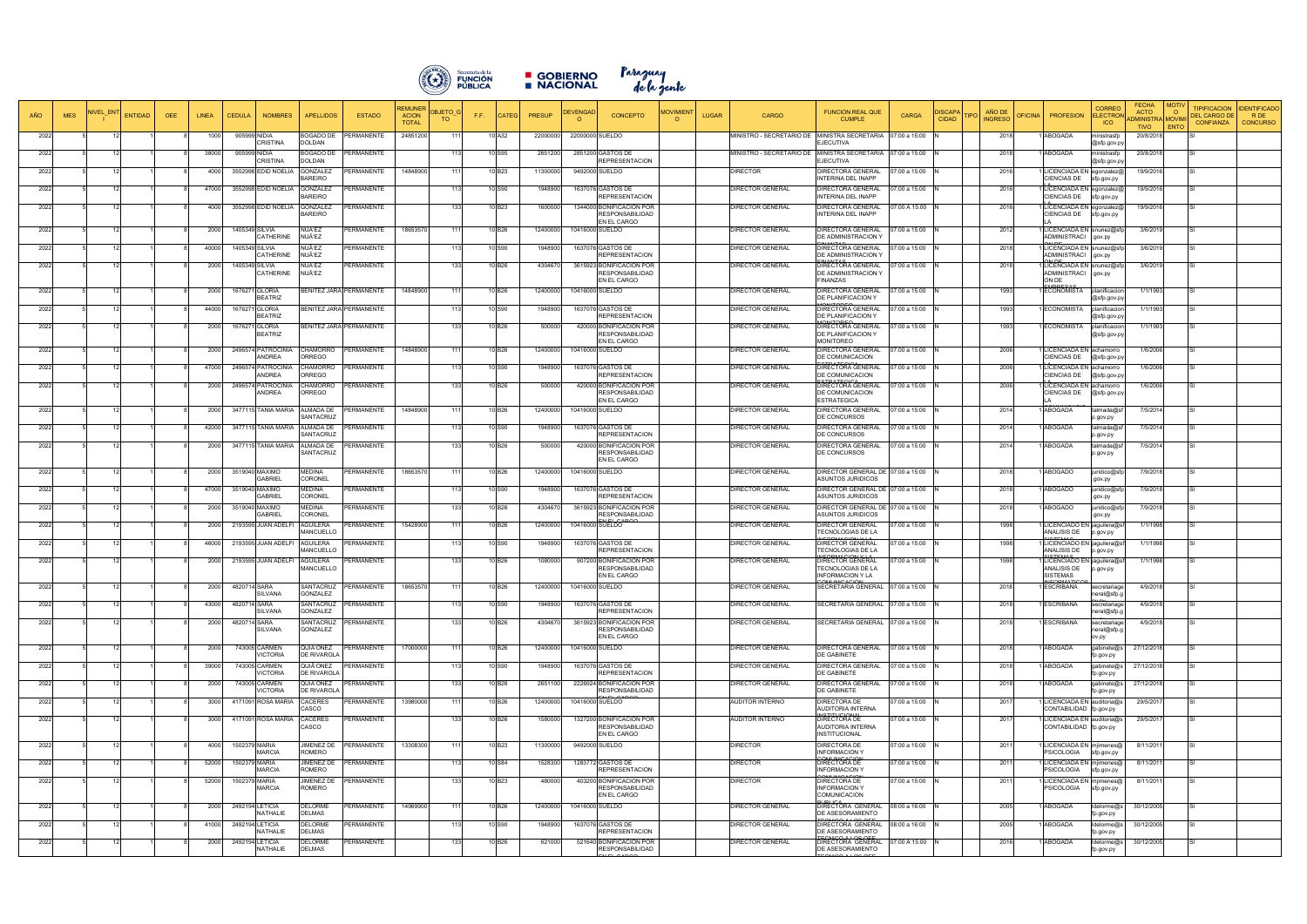

■ GOBIERNO Paraguay<br>■ NACIONAL dela gente

|      |            |          |                              |              |               |                                   |                                                     |                   | REMUNE                       |                             |                    |               |                             |                                                                                                                      |             |                             |                                                                       |                 |                              |                          |                                                                 | <b>CORRE</b>               | FECHA                                                |                      | <b>TIPIFICACION</b>                     | <b>DENTIFICADO</b> |
|------|------------|----------|------------------------------|--------------|---------------|-----------------------------------|-----------------------------------------------------|-------------------|------------------------------|-----------------------------|--------------------|---------------|-----------------------------|----------------------------------------------------------------------------------------------------------------------|-------------|-----------------------------|-----------------------------------------------------------------------|-----------------|------------------------------|--------------------------|-----------------------------------------------------------------|----------------------------|------------------------------------------------------|----------------------|-----------------------------------------|--------------------|
| AÑO  | <b>MES</b> | IIVEL EN | <b>ENTIDAD</b><br><b>OEE</b> | <b>LINEA</b> | <b>CEDULA</b> | <b>NOMBRES</b>                    | <b>APELLIDOS</b>                                    | <b>ESTADO</b>     | <b>ACION</b><br><b>TOTAI</b> | <b>DBJETO</b><br>F.F.<br>TO | CATEC              | <b>PRESUP</b> | <b>DEVENGAD</b><br>$\Omega$ | <b>MOVIMIENT</b><br><b>CONCEPTO</b><br>$\Omega$                                                                      | <b>UGAR</b> | <b>CARGO</b>                | <b>FUNCION REAL QUE</b><br><b>CUMPLE</b>                              | <b>CARGA</b>    | <b>ISCAP</b><br><b>CIDAD</b> | AÑO DE<br><b>INGRESO</b> | <b>PROFESION</b><br><b>PEICINA</b>                              | ELECTRO<br><b>ICO</b>      | <b>ACTO</b><br><b>DMINISTRA MOVIN</b><br><b>TIVO</b> | $\circ$<br>ENTO      | <b>DEL CARGO DE</b><br><b>CONFIANZA</b> | RDE<br>CONCURSO    |
| 2022 |            |          |                              | 4000         |               | 2566804 FERNANDO<br><b>AMON</b>   | ALVAREZ<br><b>BRITEZ</b>                            | <b>PERMANENTE</b> | 12828300                     |                             | 10 B <sub>23</sub> | 11300000      |                             | 9492000 SUELDO                                                                                                       |             | DIRECTOR                    | DIRECTOR DE<br>COOPERACION                                            | 7:00 A 15:00    |                              | 2020                     | ABOGADO                                                         | falvarez@sf<br>o.gov.py    | 28/9/2020                                            |                      |                                         |                    |
| 2022 |            |          |                              | 52000        | 2566804       | <b>ERNANDO</b><br><b>MOMAS</b>    | ALVAREZ<br><b>RITEZ</b>                             | PERMANENTE        |                              |                             | 10 S84             | 1528300       |                             | 1283772 GASTOS DE<br><b>REPRESENTACION</b>                                                                           |             | <b>DIRECTOR</b>             | DIRECTOR DE<br>COOPERACION                                            | 7:00 A 15:00    |                              | 2020                     | ABOGADO                                                         | falvarez@st<br>o.gov.py    | 28/9/2020                                            |                      |                                         |                    |
| 2022 |            |          |                              | 4000         | 569687        | 3RUNILDA<br>DALIA                 | SALOMON<br><b>VERA</b>                              | <b>ERMANENTE</b>  | 13400000                     |                             | 10 B <sub>23</sub> | 11300000      |                             | 9492000 SUELDO                                                                                                       |             | DIRECTOR                    | DIRECTORA DE<br>SECRETARIA PRIVADA                                    | 7:00 a 15:00    |                              | 1989                     | DIPLOMA EN<br><b>GESTION</b>                                    | secretariapı<br>vada@sfp.  | 21/8/1989                                            |                      |                                         |                    |
| 2022 |            |          |                              | 4000         | 569687        | BRUNILDA<br><b>DALIA</b>          | <b>SALOMON</b><br><b>VERA</b>                       | PERMANENTE        |                              | 133                         | 10 B <sub>23</sub> | 2100000       |                             | 1764000 BONIFICACION POR<br><b>ESPONSABILIDAD</b>                                                                    |             | <b>DIRECTOR</b>             | DIRECTORA DE<br>SECRETARIA PRIVADA                                    | 7:00 a 15:00    |                              | 1989                     | DIPLOMA EN<br><b>GESTION</b>                                    | secretariapı<br>vada@sfp.  | 21/8/1989                                            |                      |                                         |                    |
| 2022 |            |          |                              | 4000         | 3406541       | <b>ROQUE</b><br><b>MARCELO</b>    | SILVA                                               | PERMANENTE        | 12828300                     | 11'                         | 10 B <sub>23</sub> | 11300000      |                             | 9492000 SUELDO                                                                                                       |             | <b>DIRECTOR</b>             | DIRECTOR ACADEMICO                                                    | 07:00 a 15:00   |                              | 2016                     | <b>ABOGADO Y</b><br>PROFESOR DE                                 | rsilva@sfp.o<br>ov.py      | 19/9/2016                                            |                      |                                         |                    |
| 2022 |            |          |                              | 52000        | 3406541       | ROQUE<br><b>MARCELO</b>           | SILVA                                               | PERMANENTE        |                              |                             | 10 S84             | 152830        |                             | 1283772 GASTOS DE<br><b>REPRESENTACION</b>                                                                           |             | <b>DIRECTOR</b>             | DIRECTOR ACADEMICO                                                    | 07:00 a 15:00   |                              | 2016                     | ABOGADO Y<br><b>PROFESOR DE</b>                                 | rsilva@sfp.g<br>ov.py      | 19/9/2016                                            |                      |                                         |                    |
| 2022 |            |          |                              | 4000         |               | 3586346 CESAR<br><b>DUARDO</b>    | ALARCON<br>PINTOS                                   | <b>ERMANENTE</b>  | 13400000                     |                             | 10B23              | 11300000      |                             | 9492000 SUELDO                                                                                                       |             | <b>DIRECTOR</b>             | <b>DIRECTOR DE</b><br><b>TRANSPARENCIA Y</b>                          | 7:00 a 15:00    |                              | 2019                     | ABOGADO                                                         | calarcon@st<br>o.gov.py    | 1/2/2019                                             |                      |                                         |                    |
| 2022 |            |          |                              | 52000        |               | 3586346 CESAR<br>EDUARDO          | <b>ALARCON</b><br>PINTOS                            | PERMANENTE        |                              |                             | 10 S84             | 1528300       |                             | 1283772 GASTOS DE<br><b>REPRESENTACION</b>                                                                           |             | <b>DIRECTOR</b>             | DIRECTOR DE<br>TRANSPARENCIA <sup>'</sup>                             | 7:00 a 15:00    |                              | 2019                     | ABOGADO                                                         | calarcon@s<br>o.gov.py     | 1/2/2019                                             |                      |                                         |                    |
| 2022 |            |          |                              | 4000         |               | 3586346 CESAR<br>EDUARDO          | ALARCON<br>PINTOS                                   | PERMANENTE        |                              |                             | 10 B <sub>23</sub> | 571700        |                             | 480228 BONIFICACION POR<br><b>RESPONSABILIDAD</b>                                                                    |             | <b>DIRECTOR</b>             | DIRECTOR DE<br>TRANSPARENCIA \                                        | 7:00 a 15:00    |                              | 2019                     | ABOGADO                                                         | calarcon@s<br>p.gov.py     | 1/2/2019                                             |                      |                                         |                    |
| 2022 |            |          |                              | 2000         |               | 988956 SULLY<br><b>AMONA</b>      | CABRERA<br><b>ARZAMENDIA</b>                        | <b>ERMANENTE</b>  | 12400000                     |                             | 10 B26             | 12400000      |                             | 10416000 SUELDO                                                                                                      |             | A GABINETI DIRECTOR GENERAL | <b>COMISIONADA</b>                                                    | 07:00 a 15:00   |                              | 1985                     | LICENCIADA EN gestiondepe<br><b>IENCIAS</b>                     | rsonas@sfp                 |                                                      | 1/4/1985 Resoluci SI |                                         |                    |
| 2022 |            |          |                              | 5000         |               | 980932 NILDA<br>EULALIA           | UARTE DE<br>GODOY                                   | <b>PERMANENTE</b> | 12828300                     |                             | 10 B <sub>21</sub> | 10200000      |                             | 8568000 SUELDO                                                                                                       |             | <b>DIRECTOR</b>             | <b>DIRECTORA OPERATIVA</b><br>DE CONTRATACIONES                       | 07:00 a 15:00   |                              | 2002                     | TECNICATURA nduarte@sf                                          | o.gov.py                   | 7/8/2002                                             |                      |                                         |                    |
| 2022 |            |          |                              | 5000         |               | 980932 NILDA<br>EULALIA           | DUARTE DE<br><b>GODOY</b>                           | PERMANENTE        |                              |                             | 10 B <sub>21</sub> | 1100000       |                             | 924000 BONIFICACION POR<br>RESPONSABILIDAD                                                                           |             | DIRECTOR                    | DIRECTORA OPERATIVA<br>DE CONTRATACIONES                              | 07:00 a 15:00   |                              | 2002                     | TECNICATURA                                                     | nduarte@sf<br>o.gov.py     | 7/8/2002                                             |                      |                                         |                    |
| 2022 |            |          |                              | 50000        | 980932        | NILDA<br><b>ULALIA</b>            | DUARTE DE<br>GODOY                                  | PERMANENTE        |                              |                             | 10 S84             | 152830        | 1283772                     | <b>GASTOS DE</b><br>REPRESENTACION                                                                                   |             | <b>DIRECTOR</b>             | DIRECTORA OPERATIVA<br>DE CONTRATACIONES                              | 07:00 a 15:00   |                              | 2002                     | TECNICATURA                                                     | nduarte@sf<br>o.gov.py     | 7/8/2002                                             |                      |                                         |                    |
| 2022 |            |          |                              | 5000         |               | 1493650 ANA MARIA                 | PUJOL DE<br><b>GONZALEZ</b>                         | <b>PERMANENTE</b> | 12949300                     | 11'                         | 10 B21             | 10200000      |                             | 8568000 SUELDO                                                                                                       |             | <b>DIRECTOR</b>             | <b>DIRECTORA DE</b><br>POLITICAS DE                                   | 7:00 a 15:00    |                              | 1989                     | LICENCIADA EN apujol@sfp<br>ADMINISTRACI gov.py                 |                            | 1/12/1989                                            |                      |                                         |                    |
| 2022 |            |          |                              | 48000        |               | 1493650 ANA MARIA                 | <b>PUJOL DE</b><br>GONZALEZ                         | <b>ERMANENTE</b>  |                              |                             | 10 S84             | 1528300       |                             | 1283772 GASTOS DE<br><b>REPRESENTACION</b>                                                                           |             | <b>DIRECTOR</b>             | DIRECTORA DE<br>POLITICAS DE                                          | 07:00 a 15:00   |                              | 1989                     | LICENCIADA EN apujol@sfp.<br>ADMINISTRACI gov.py                |                            | 1/12/1989                                            |                      |                                         |                    |
| 2022 |            |          |                              | 5000         |               | 1493650 ANA MARIA                 | PUJOL DE<br>GONZALEZ                                | <b>ERMANENTE</b>  |                              | 133                         | 10 B <sub>21</sub> | 1221000       |                             | 1025640 BONIFICACION POR<br><b>RESPONSABILIDAD</b>                                                                   |             | <b>DIRECTOR</b>             | DIRECTORA DE<br>POLITICAS DE                                          | 07:00 a 15:00   |                              | 1989                     | LICENCIADA EN apujol@sfp.<br>ADMINISTRACI                       | gov.py                     | 1/12/1989                                            |                      |                                         |                    |
| 2022 |            |          |                              | 5000         | 1700711       | <b>JUAN RAMON</b>                 | <b>RAMIREZ</b><br><b>ORTIGOZA</b>                   | <b>ERMANENTE</b>  | 13449300                     |                             | 10 B21             | 10200000      |                             | 8568000 SUELDO                                                                                                       |             | <b>DIRECTOR</b>             | DIRECTOR DE<br>PRODUCCION <sup>1</sup>                                | 07:00 a 15:00   |                              | 1992                     | ABOGADO                                                         | jramirez@s<br>o.gov.py     | 16/3/1992                                            |                      |                                         |                    |
| 2022 |            |          |                              | 52000        | 1700711       | <b>JUAN RAMON</b>                 | RAMIREZ<br><b>ORTIGOZA</b>                          | <b>ERMANENTE</b>  |                              |                             | 10 S84             | 152830        |                             | 1283772 GASTOS DE<br><b>REPRESENTACION</b>                                                                           |             | <b>DIRECTOR</b>             | DIRECTOR DE<br>PRODUCCION '                                           | 7:00 a 15:00    |                              | 1992                     | ABOGADO                                                         | jramirez@s<br>p.gov.py     | 16/3/1992                                            |                      |                                         |                    |
| 2022 |            |          |                              | 5000         | 1700711       | <b>JUAN RAMON</b>                 | RAMIREZ<br><b>ORTIGOZA</b>                          | <b>PERMANENTE</b> |                              |                             | 10 <sub>B21</sub>  | 1721000       |                             | 1445640 BONIFICACION POR<br>RESPONSABILIDAD                                                                          |             | <b>DIRECTOR</b>             | DIRECTOR DE<br><b>PRODUCCION Y</b>                                    | 7:00 a 15:00    |                              | 1992                     | ABOGADO                                                         | jramirez@s<br>o.gov.py     | 16/3/1992                                            |                      |                                         |                    |
| 2022 |            |          |                              | 5000         | 2035226 ELIDA | <b>IRGINIA</b>                    | AYALA<br><b>GIMENEZ</b>                             | PERMANENTE        | 13449300                     | 111                         | 10 B <sub>21</sub> | 10200000      |                             | 8568000 SUELDO                                                                                                       |             | <b>DIRECTOR</b>             | DIRECTORA DE<br>ASISTENCIA TECNICA                                    | 07:00 a 15:00   |                              | 2008                     | <b>ABOGADA</b>                                                  | eayala@sfp<br>gov.py       | 6/10/2008                                            |                      |                                         |                    |
| 2022 |            |          |                              | 52000        | 2035226 ELIDA | <b>IRGINIA</b>                    | AYALA<br><b>GIMENEZ</b>                             | PERMANENTE        |                              | 11'                         | 10 S84             | 152830        |                             | 1283772 GASTOS DE<br><b>REPRESENTACION</b>                                                                           |             | <b>DIRECTOR</b>             | DIRECTORA DE<br>ASISTENCIA TECNICA                                    | 7:00 a 15:00    |                              | 2008                     | <b>ABOGADA</b>                                                  | eayala@sf<br>gov.py        | 6/10/2008                                            |                      |                                         |                    |
| 2022 |            |          |                              | 5000         | 2035226 ELIDA | <b>IRGINIA</b>                    | AYALA<br><b>GIMENEZ</b>                             | PERMANENTE        |                              | 133                         | 10 B <sub>21</sub> | 1721000       |                             | 1445640 BONIFICACION POR<br><b>RESPONSABILIDAD</b><br>$\Gamma$ $\Gamma$ $\Gamma$ $\Gamma$ $\Gamma$ $\Gamma$ $\Gamma$ |             | <b>DIRECTOR</b>             | DIRECTORA DE<br>ASISTENCIA TECNICA                                    | $37:00$ a 15:00 |                              | 2008                     | ABOGADA                                                         | eayala@sfp<br>gov.py       | 6/10/2008                                            |                      |                                         |                    |
| 2022 |            |          |                              | 5000         |               | 3176335 RODNEY<br>BELARDO         | CANO<br><b>VILLALBA</b>                             | PERMANENTE        | 13400000                     | 11'                         | 10 B <sub>21</sub> | 10200000      |                             | 8568000 SUELDO                                                                                                       |             | <b>DIRECTOR</b>             | DIRECTOR DE GESTION<br>Y DESARROLLO DE LAS                            | 07:00 a 15:00   |                              | 1981                     | LICENCIADO EN  blanco@s<br>ADMINISTRACI                         | .gov.py                    | 1/1/1981                                             |                      |                                         |                    |
| 2022 |            |          |                              | 5000         |               | 3176335 RODNEY<br>BELARDO         | CANO<br><b>VILLALBA</b>                             | PERMANENTE        |                              |                             | 10 B <sub>21</sub> | 1671700       |                             | 1404228 BONIFICACION POR<br><b>ESPONSABILIDAD</b><br>$III$ $CABC$                                                    |             | <b>DIRECTOR</b>             | DIRECTOR DE GESTION<br>Y DESARROLLO DE LAS<br><b>EDCOMA</b>           | 07:00 a 15:00   |                              | 2000                     | LICENCIADO EN rcano@sfp<br>CIENCIAS<br>MTADIT                   | gov.py                     | 12/9/2000                                            |                      |                                         |                    |
| 2022 |            |          |                              | 49000        |               | 3176335 RODNEY<br><b>ABELARDO</b> | CANO<br><b>VILLALBA</b>                             | PERMANENTE        |                              |                             | 10 S84             | 152830        |                             | 1283772 GASTOS DE<br><b>REPRESENTACION</b>                                                                           |             | <b>DIRECTOR</b>             | DIRECTOR DE GESTION<br>Y DESARROLLO DE LAS                            | 07:00 a 15:00   |                              | 2011                     | CONTADOR                                                        | rcano@sfp<br>gov.py        | 12/9/2000                                            |                      |                                         |                    |
| 2022 |            |          |                              | 5000         |               |                                   | 661703 EMILSE MARIA SERAFINI DE PERMANENTE<br>CAROU |                   | 12828300                     |                             | 10 B <sub>21</sub> | 10200000      |                             | 8568000 SUELDO                                                                                                       |             | <b>DIRECTOR</b>             | DIRECTORA DE<br><b>INVESTIGACION Y</b><br>0.0001                      | 07:00 a 15:00   |                              | 1990                     | LICENCIADO EN eserafini@sf<br>ANALISIS DE                       | p.gov.py                   | 1/12/1990                                            |                      |                                         |                    |
| 2022 |            |          |                              | 52000        |               |                                   | 661703 EMILSE MARIA SERAFINI DE PERMANENTE<br>CAROU |                   |                              |                             | 10 S84             | 1528300       |                             | 1283772 GASTOS DE<br><b>REPRESENTACION</b>                                                                           |             | <b>DIRECTOR</b>             | DIRECTORA DE<br><b>INVESTIGACION Y</b>                                | 07:00 a 15:00   |                              | 1990                     | LICENCIADO EN eserafini@sf<br>ANALISIS DE<br>2TTAAC             | p.gov.py                   | 1/12/1990                                            |                      |                                         |                    |
| 2022 |            |          |                              | 5000         |               |                                   | 661703 EMILSE MARIA SERAFINI DE<br>CAROU            | <b>PERMANENTE</b> |                              |                             | 10 B <sub>21</sub> | 1100000       |                             | 924000 BONIFICACION POR<br><b>RESPONSABILIDAD</b>                                                                    |             | <b>DIRECTOR</b>             | DIRECTORA DE<br><b>INVESTIGACION Y</b>                                | 7:00 a 15:00    |                              | 1990                     | LICENCIADO EN eserafini@sf<br>ANALISIS DE<br>--***              | p.gov.py                   | 1/12/1990                                            |                      |                                         |                    |
| 2022 |            | 12       |                              | 5000         |               | 562707 JUAN CARLOS CUENCA         | <b>TORRES</b>                                       | PERMANENTE        | 12828300                     | 111                         | 10B21              | 10200000      |                             | 8568000 SUELDO                                                                                                       |             | <b>DIRECTOR</b>             | DIRECTOR DE PERFILES 07:00 a 15:00<br>Y COMPETENCIAS                  |                 |                              | 2001                     | LICENCIADO EN jcuenca@sf<br>CIENCIAS<br><b>NITADI</b>           | p.gov.py                   | 19/6/2001                                            |                      |                                         |                    |
| 2022 |            |          |                              | 52000        |               | 562707 JUAN CARLOS CUENCA         | <b>TORRES</b>                                       | PERMANENTE        |                              | 113                         | 10 S84             | 1528300       |                             | 1283772 GASTOS DE<br><b>REPRESENTACION</b>                                                                           |             | <b>DIRECTOR</b>             | DIRECTOR DE PERFILES 07:00 a 15:00<br>Y COMPETENCIAS                  |                 |                              | 2001                     | LICENCIADO EN jcuenca@st<br>CIENCIAS                            | p.gov.py                   | 19/6/2001                                            |                      |                                         |                    |
| 2022 |            | -12      |                              | 5000         |               | 562707 JUAN CARLOS CUENCA         | <b>ORRES</b>                                        | PERMANENTE        |                              | 133                         | 10 B <sub>21</sub> | 1100000       |                             | 924000 BONIFICACION POR<br><b>RESPONSABILIDAD</b><br>$ET$ $CADC$                                                     |             | <b>DIRECTOR</b>             | DIRECTOR DE PERFILES 07:00 a 15:00<br>COMPETENCIAS                    |                 |                              | 2001                     | LICENCIADO EN jcuenca@sf<br><b>CIENCIAS</b><br><b>NITADI FC</b> | p.gov.py                   | 19/6/2001                                            | SI                   |                                         |                    |
| 2022 |            |          |                              | 5000         |               | 646972 CELIA<br>ELIZABETH         | 3AEZ DE<br><b>RODRIGUEZ</b>                         | <b>ERMANENTE</b>  | 12949300                     | 111                         | 10 B <sub>21</sub> | 10200000      |                             | 8568000 SUELDO                                                                                                       |             | <b>DIRECTOR</b>             | DIRECTORA DE LA<br>DIRECCION DE                                       | 07:00 a 15:00   |                              | 2005                     | LICENCIADA EN cbaez@sfp<br>CIENCIAS                             | gov.py                     | 1/6/2005                                             |                      |                                         |                    |
| 2022 |            |          |                              | 52000        |               | 646972 CELIA<br>ELIZABETH         | BAEZ DE<br>RODRIGUEZ                                | <b>ERMANENTE</b>  |                              |                             | 10 S84             | 1528300       |                             | 1283772 GASTOS DE<br><b>REPRESENTACION</b>                                                                           |             | <b>DIRECTOR</b>             | DIRECTORA DE<br>DESARROLLO<br><b>MOTITLIQIQALA</b>                    | 07:00 a 15:00   |                              | 2005                     | CONTADORA<br><b>PUBLICA</b>                                     | cbaez@sfp<br>gov.py        | 1/6/2005                                             |                      |                                         |                    |
| 2022 |            |          |                              | 5000         |               | 646972 CELIA<br>ELIZABETH         | BAEZ DE<br><b>RODRIGUEZ</b>                         | PERMANENTE        |                              | 133                         | 10 B <sub>21</sub> | 1221000       |                             | 1025640 BONIFICACION POR<br><b>RESPONSABILIDAD</b>                                                                   |             | <b>DIRECTOR</b>             | DIRECTORA DE<br><b>DESARROLLO</b>                                     | 07:00 a 15:00   |                              | 2005                     | CONTADORA<br><b>UBLICA</b>                                      | cbaez@sfp.<br>gov.py       | 1/6/2005                                             |                      |                                         |                    |
| 2022 |            |          |                              | 5000         |               | 1416699 ROSSANNA<br>MAGDALENA     | BAEZ DE<br>OLMEDO                                   | PERMANENTE        | 10200000                     |                             | 10 B <sub>21</sub> | 10200000      |                             | 8568000 SUELDO                                                                                                       |             | <b>DIRECTOR</b>             | PROFESIONAL DE LA<br><b>DIRECCION GENERAL</b><br><b>COLANIEICACIO</b> | 07:00 a 15:00   |                              | 2000                     | LICENCIADO EN inapp@sfp.<br>ADMINISTRACI                        | gov.py                     | 11/5/2000                                            |                      |                                         |                    |
| 2022 |            |          |                              | 8000         | 3967116       | LAURA<br>VANNA                    | DELGADILLO<br><b>ALCARAZ</b>                        | <b>PERMANENTE</b> | 9600000                      |                             | 10 C8S             | 7200000       |                             | 6048000 SUELDO                                                                                                       |             | PROFESIONAL (I)             | JEFA DEL<br>DEPARTAMENTO DE                                           | 7:00 a 15:00    |                              | 2015                     | ECONOMISTA                                                      | Idelgadillo@<br>sfp.gov.py | 29/12/2015                                           |                      |                                         |                    |
| 2022 |            |          |                              | 8000         |               | 3967116 LAURA<br><b>VANNA</b>     | DELGADILLO<br>ALCARAZ                               | PERMANENTE        |                              | 133                         | 10 C8S             | 800000        |                             | 672000 BONIFICACION POR<br><b>RESPONSABILIDAD</b><br><b>NEL CADA</b>                                                 |             | PROFESIONAL (I)             | JEFA DEL<br>DEPARTAMENTO DE<br><b>IDEOLIDUECTO</b>                    | 7:00 a 15:00    |                              | 2015                     | ECONOMISTA                                                      | Idelgadillo@<br>sfp.gov.py | 29/12/2015                                           |                      |                                         |                    |
| 2022 |            |          |                              | 8000         |               | 3967116 LAURA<br>VANNA            | DELGADILLO<br><b>ALCARAZ</b>                        | PERMANENTE        |                              | 199                         | 10 C8S             | 1600000       |                             | 1344000 DIFERENCIA<br>SALARIAL 199                                                                                   |             | PROFESIONAL (I)             | JEFA DEL<br>DEPARTAMENTO DE                                           | 07:00 a 15:00   |                              | 2015                     | ECONOMISTA                                                      | Idelgadillo@<br>sfp.gov.py | 29/12/2015                                           |                      |                                         |                    |
| 2022 |            |          |                              | 8000         |               | 4840879 WILMA ALICE               | ZARACHO<br>ROLON                                    | <b>ERMANENTE</b>  | 10080000                     | 11'                         | 10 C8S             | 7200000       |                             | 6048000 SUELDO                                                                                                       |             | PROFESIONAL (I)             | JEFA INTERINA DEL<br>DEPARTAMENTO DE<br><b>DOCESOS D</b>              | 7:00 a 15:00    |                              | 2015                     | <b>ECONOMISTA</b>                                               | wzaracho@<br>sfp.gov.py    | 9/11/2015                                            |                      |                                         |                    |
| 2022 |            |          |                              | 8000         |               | 4840879 WILMA ALICE               | ZARACHO<br>ROLON                                    | PERMANENTE        |                              | 133                         | 10 C8S             | 1280000       |                             | 1075200 BONIFICACION POR<br><b>RESPONSABILIDAD</b><br><b>IFLOADO</b>                                                 |             | PROFESIONAL (II)            | JEFA INTERINA DEL<br>DEPARTAMENTO DE<br>OCESOS DE                     | 07:00 a 15:00   |                              | 2015                     | <b>ECONOMISTA</b>                                               | wzaracho@<br>sfp.gov.py    | 9/11/2015                                            |                      |                                         |                    |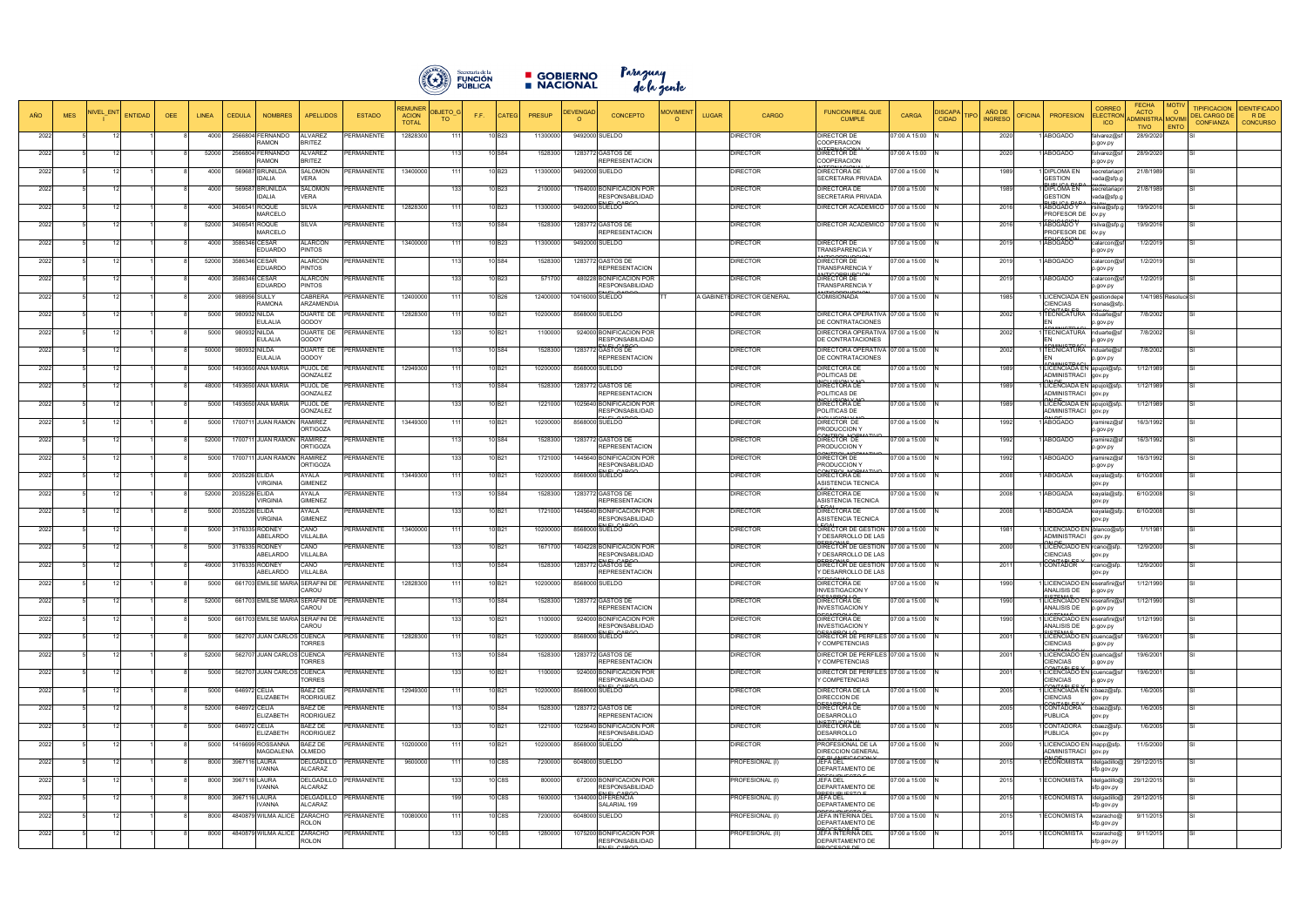

GOBIERNO Paraguay<br>DACIONAL delagente

| <b>AÑO</b> | <b>MES</b> | JIVEL EN<br><b>ENTIDAD</b> | <b>OEE</b> | <b>LINEA</b> | <b>CEDULA</b>  | <b>NOMBRES</b>                  | <b>APELLIDOS</b>                | <b>ESTADO</b>                 | <b>ACION</b><br><b>TOTAL</b> | DBJETO G<br><b>TO</b> | <b>CATEG</b><br>F.F. | PRESUP   | <b>EVENGA</b> | <b>CONCEPTO</b>                                                         | <b>IOVIMIEN</b> | CARGO<br><b>LUGAR</b> | <b>FUNCION REAL QUE</b><br>CARGA<br><b>CUMPLE</b>                                       | AÑO DE<br>)ISCAP/<br><b>TIPO</b><br><b>CIDAD</b><br><b>INGRESO</b> | <b>OFICINA</b><br><b>PROFESION</b>                               | <b>CORREC</b><br><b>ELECTROI</b><br><b>ICO</b> | <b>FECHA</b><br><b>ACTO</b><br>ADMINISTRA MOVIM<br><b>TIVO</b> | <b>MOTIV</b><br><b>TIPIFICACION</b><br>$\circ$<br><b>DEL CARGO DE</b><br><b>CONFIANZA</b><br>ENTO | <b>DENTIFICADO</b><br>R DE<br><b>CONCURSO</b> |
|------------|------------|----------------------------|------------|--------------|----------------|---------------------------------|---------------------------------|-------------------------------|------------------------------|-----------------------|----------------------|----------|---------------|-------------------------------------------------------------------------|-----------------|-----------------------|-----------------------------------------------------------------------------------------|--------------------------------------------------------------------|------------------------------------------------------------------|------------------------------------------------|----------------------------------------------------------------|---------------------------------------------------------------------------------------------------|-----------------------------------------------|
| 2022       |            |                            |            | 8000         |                | 4840879 WILMA ALICE             | ZARACHO<br><b>ROLON</b>         | PERMANENTE                    |                              | 199                   | 10 C8S               | 160000   |               | 1344000 DIFERENCIA<br>SALARIAL 199                                      |                 | PROFESIONAL (II)      | JEFA INTERINA DEL<br>07:00 a 15:00<br>DEPARTAMENTO DE                                   | 2015                                                               | <b>ECONOMISTA</b>                                                | wzaracho@<br>sfp.gov.py                        | 9/11/2015                                                      |                                                                                                   |                                               |
| 2022       |            |                            |            | 6000         |                | 6618575 NOEMI<br>ELIZABETH      | DANDALUZ<br>OPEZ.               | <b>PERMANENTE</b>             | 10121000                     | 111                   | 10 C55               | 880000   |               | 7392000 SUELDO                                                          |                 | JEFE DE DEPARTAMENTO  | 7:00 a 15:00<br>JEFA DE<br>DEPARTAMENTO DE                                              | 2019                                                               | <b>ABOGADA</b>                                                   | ndandaluz@<br>sfp.gov.py                       | 1/2/2019                                                       |                                                                                                   |                                               |
| 2022       |            |                            |            | 6000         |                | 6618575 NOEMI<br>ELIZABETH      | DANDALUZ<br>OPEZ                | PERMANENTE                    |                              | 133                   | 10 C55               | 1321000  |               | 1109640 BONIFICACION POR<br><b>RESPONSABILIDAD</b>                      |                 | JEFE DE DEPARTAMENTO  | JEFA DE<br>07:00 a 15:00<br>DEPARTAMENTO DE                                             | 2019                                                               | ABOGADA                                                          | ndandaluz@<br>sfp.gov.py                       | 1/2/2019                                                       |                                                                                                   |                                               |
| 2022       |            |                            |            | 6000         | 1564774 ROSA   | ELIZABETH                       | GALEANO<br>ROY                  | PERMANENTE                    | 9200000                      | -111                  | 10 C55               | 880000   |               | 7392000 SUELDO                                                          |                 | JEFE DE DEPARTAMENTO  | <b>JEFA DEL</b><br>07:00 a 15:00<br>DEPARTAMENTO DE                                     | 1993                                                               | <b>LICENCIADA EN</b><br>ANALISIS DE                              | rgaleano@s<br>fp.gov.py                        | 1/1/1993                                                       |                                                                                                   |                                               |
| 2022       |            |                            |            | 6000         | 1564774 ROSA   | ELIZABETH                       | GALEANO<br>ROY                  | <b>PERMANENTE</b>             |                              | 133                   | 10 C55               | 40000    |               | 336000 BONIFICACION POR<br><b>RESPONSABILIDAD</b>                       |                 | JEFE DE DEPARTAMENTO  | <b>JEFA DEL</b><br>07:00 a 15:00<br>DEPARTAMENTO DE                                     | 1993                                                               | LICENCIADA EN rgaleano@s<br>ANALISIS DE<br>2TFAAA                | fp.gov.py                                      | 1/1/1993                                                       |                                                                                                   |                                               |
| 2022       |            |                            |            | 6000         |                | 1642815 LORENA<br><b>UANA</b>   | INSFRAN<br>ROMERO               | PERMANENTE                    | 9200000                      | 111                   | 10 C55               | 8800000  |               | 7392000 SUELDO                                                          |                 | JEFE DE DEPARTAMENTO  | <b>JEFA DEL</b><br>7:00 a 15:00<br>DEPARTAMENTO DE                                      | 2015                                                               | LICENCIADA EN linsfran@sfp<br><b>PSICOLOGIA</b>                  | gov.py                                         | 29/12/2015                                                     |                                                                                                   |                                               |
| 2022       |            |                            |            | 6000         |                | 1642815 LORENA<br><b>JUANA</b>  | INSFRAN<br>ROMERO               | PERMANENTE                    |                              | 133                   | 10 C55               | 40000    |               | 336000 BONIFICACION POR<br>RESPONSABILIDAD                              |                 | JEFE DE DEPARTAMENTO  | JEFA DEL<br>07:00 a 15:00<br>DEPARTAMENTO DE<br>0.0001                                  | 2015                                                               | LICENCIADA EN linsfran@sfp<br><b>PSICOLOGIA</b>                  | gov.py                                         | 29/12/2015                                                     |                                                                                                   |                                               |
| 2022       |            |                            |            | 6000         |                | 2039389 LISSA ISABEL            | <b>BARRIA</b><br>OVELAR         | <b>PERMANENTE</b>             | 9200000                      | 111                   | 10 C55               | 880000   |               | 7392000 SUELDO                                                          |                 | JEFE DE DEPARTAMENTO  | JEFA DEL<br>07:00 a 15:00<br>DEPARTAMENTO DE                                            | 2003                                                               | CONTADORA<br>PUBLICA                                             | lbarria@sfp<br>gov.py                          | 14/8/2003                                                      |                                                                                                   |                                               |
| 2022       |            |                            |            | 6000         |                | 2039389 LISSA ISABEL            | <b>BARRIA</b><br>OVELAR         | PERMANENTE                    |                              | 133                   | 10 C55               | 40000    |               | 336000 BONIFICACION POR<br><b>RESPONSABILIDAD</b><br><b>FLOADOO</b>     |                 | JEFE DE DEPARTAMENTO  | <b>JEFA DEL</b><br>7:00 a 15:00<br>DEPARTAMENTO DE<br><b>COTION DE DD</b>               | 2003                                                               | CONTADORA<br>PUBLICA                                             | lbarria@sfp<br>gov.py                          | 14/8/2003                                                      |                                                                                                   |                                               |
| 2022       |            |                            |            | 6000         |                | 2074469 DANIEL DARIO IBARROLA   | <b>HAGATA</b>                   | <b>PERMANENTE</b>             | 9200000                      | 111                   | 10 C55               | 880000   |               | 7392000 SUELDO                                                          |                 | JEFE DE DEPARTAMENTO  | JEFE DEL<br>07:00 a 15:00<br>DEPARTAMENTO DE                                            | 2011                                                               | <b>ESTUDIANTE</b><br>UNIVERSITARIO fp.gov.py                     | dibarrola@s                                    | 28/11/2011                                                     |                                                                                                   |                                               |
| 2022       |            |                            |            | 6000         |                | 2074469 DANIEL DARIC            | ) IBARROLA<br><b>HAGATA</b>     | PERMANENTE                    |                              | 133                   | 0 C55                | 40000    |               | 336000 BONIFICACION POR<br><b>RESPONSABILIDAD</b>                       |                 | JEFE DE DEPARTAMENTO  | JEFE DEL<br>7:00 a 15:00<br>DEPARTAMENTO DE                                             | 201                                                                | ESTUDIANTE<br>UNIVERSITARIO fp.gov.py                            | dibarrola@s                                    | 28/11/2011                                                     |                                                                                                   |                                               |
| 2022       |            |                            |            | 6000         | 2091058 LILIAN | FABIOLA                         | ARAUJO<br><b>CHIRIFE</b>        | <b>PERMANENTE</b>             | 9321000                      |                       | 10 C55               | 880000   |               | 7392000 SUELDO                                                          |                 | JEFE DE DEPARTAMENTO  | <b>JEFA DEL</b><br>07:00 a 15:00<br>DEPARTAMENTO DE                                     | 2004                                                               | LICENCIADA EN laraujo@sfp<br>ADMINISTRACI                        | .gov.py                                        | 6/2/2004                                                       |                                                                                                   |                                               |
| 2022       |            |                            |            | 6000         | 2091058 LILIAN | <b>FABIOLA</b>                  | ARAUJO<br><b>CHIRIFE</b>        | PERMANENTE                    |                              | 133                   | 10 C55               | 52100    |               | 437640 BONIFICACION POR<br>RESPONSABILIDAD                              |                 | JEFE DE DEPARTAMENTO  | 7:00 a 15:00<br><b>JEFA DEL</b><br>DEPARTAMENTO DE                                      | 2004                                                               | LICENCIADA EN laraujo@sfp<br>ADMINISTRACI                        | .gov.py                                        | 6/2/2004                                                       |                                                                                                   |                                               |
| 2022       |            |                            |            | 6000         |                | 2883049 LUIS DANIEL             | CHAVEZ<br><b>BARRETO</b>        | PERMANENTE                    | 9200000                      |                       | 10 C55               | 8800000  |               | 7392000 SUELDO                                                          |                 | JEFE DE DEPARTAMENTO  | JEFE DEL<br>07:00 a 15:00<br>DEPARTAMENTO DE<br>$21.011.01 \text{ F}$ M                 | 1992                                                               | LICENCIADO EN Ichavez@sf<br>ADMINISTRACI                         | p.gov.py                                       | 15/6/1992                                                      |                                                                                                   |                                               |
| 2022       |            |                            |            | 6000         |                | 2883049 LUIS DANIEL             | CHAVEZ<br><b>ARRETO</b>         | <b>PERMANENTE</b>             |                              |                       | 0 C55                | 40000    |               | 336000 BONIFICACION POR<br>RESPONSABILIDAD                              |                 | JEFE DE DEPARTAMENTO  | JEFE DEL<br>7:00 a 15:00<br>DEPARTAMENTO DE                                             | 1992                                                               | LICENCIADO EN Ichavez@sf<br>ADMINISTRACI                         | p.gov.py                                       | 15/6/1992                                                      |                                                                                                   |                                               |
| 2022       |            |                            |            | 6000         |                | 3176201 CLAUDIA<br>CAROLINA     | CACERES<br>ARGAS                | PERMANENTE                    | 13328300                     | 111                   | 10 C55               | 880000   |               | 7392000 SUELDO                                                          |                 | JEFE DE DEPARTAMENTO  | JEFA DEL<br>07:00 a 15:00<br>DEPARTAMENTO DE<br>UTADILIO                                | 2008                                                               | CONTADORA<br>PUBLICA                                             | ccaceres@s<br>fp.gov.py                        | 23/10/2008                                                     |                                                                                                   |                                               |
| 2022       |            |                            |            | 52000        |                | 3176201 CLAUDIA<br>CAROLINA     | CACERES<br><b>ARGAS</b>         | <b>PERMANENTE</b>             |                              | 113                   | 10 S84               | 1528300  |               | 1283772 GASTOS DE<br><b>REPRESENTACION</b>                              |                 | JEFE DE DEPARTAMENTO  | JEFA DEL<br>07:00 a 15:00<br>DEPARTAMENTO DE                                            | 2008                                                               | CONTADORA<br>PUBLICA                                             | ccaceres@s<br>fp.gov.py                        | 23/10/2008                                                     |                                                                                                   |                                               |
| 2022       |            |                            |            | 6000         |                | 3176201 CLAUDIA<br>CAROLINA     | CACERES<br>ARGAS                | <b>PERMANENTE</b>             |                              | 133                   | 10 C55               | 160000   |               | 1344000 BONIFICACION POR<br><b>RESPONSABILIDAD</b><br><b>FLOADO</b>     |                 | JEFE DE DEPARTAMENTO  | <b>JEFA DEL</b><br>07:00 a 15:00<br>DEPARTAMENTO DE<br><b>NITADILIDAD</b>               | 2008                                                               | CONTADORA<br>PUBLICA                                             | ccaceres@s<br>fp.gov.py                        | 23/10/2008                                                     |                                                                                                   |                                               |
| 2022       |            |                            |            | 6000         |                | 3176201 CLAUDIA<br>CAROLINA     | CACERES<br><b>ARGAS</b>         | <b>PERMANENTE</b>             |                              | 199                   | 10 C55               | 140000   |               | 1176000 DIFERENCIA<br>SALARIAL 199                                      |                 | JEFE DE DEPARTAMENTO  | JEFA DEL<br>07:00 a 15:00<br>DEPARTAMENTO DE                                            | 2008                                                               | CONTADORA<br>PUBLICA                                             | ccaceres@s<br>fp.gov.py                        | 23/10/2008                                                     |                                                                                                   |                                               |
| 2022       |            |                            |            | 6000         |                | 3202510 LIZ MARLENE             | ROMAN<br><b>IAISEMAN</b>        | PERMANENTE                    | 9200000                      | -111                  | 10 C55               | 880000   |               | 7392000 SUELDO                                                          |                 | JEFE DE DEPARTAMENTO  | <b>JEFA DEL</b><br>7:00 a 15:00<br>DEPARTAMENTO DE<br><b>COTION DEL EMPLE</b>           | 2008                                                               | LICENCIADA EN Iroman@sfp<br><b>CIENCIAS</b><br><b>IFODMATICA</b> | .gov.py                                        | 8/9/2008                                                       |                                                                                                   |                                               |
| 2022       |            |                            |            | 6000         |                | 3202510 LIZ MARLENE             | ROMAN<br>HAISEMAN               | PERMANENTE                    |                              | 133                   | 10 C55               | 40000    |               | 336000 BONIFICACION POR<br><b>RESPONSABILIDAD</b>                       |                 | JEFE DE DEPARTAMENTO  | <b>JEFA DEL</b><br>07:00 a 15:00<br>DEPARTAMENTO DE                                     | 2008                                                               | LICENCIADA EN Iroman@sfp<br><b>CIENCIAS</b>                      | gov.py                                         | 8/9/2008                                                       |                                                                                                   |                                               |
| 2022       |            |                            |            | 6000         |                | 3420496 RICARDO<br>MANUEL       | TRINIDAD<br><b>BARBOZA</b>      | PERMANENTE                    | 9200000                      | 111                   | 0 C <sub>55</sub>    | 880000   |               | 7392000 SUELDO                                                          |                 | JEFE DE DEPARTAMENTO  | 7:00 a 15:00<br>JEFE DEL<br>DEPARTAMENTO DE<br><b>ICADDOLLO DE T</b>                    | 2007                                                               | <b>LICENCIADO EN</b><br><b>CIENCIAS</b><br><b>IFODMATIC</b>      | rtrinidad@sf<br>o.gov.py                       | 1/2/2007                                                       |                                                                                                   |                                               |
| 2022       |            |                            |            | 6000         |                | 3420496 RICARDO<br>MANUEL       | TRINIDAD<br><b>BARBOZA</b>      | PERMANENTE                    |                              | 133                   | 10 C55               | 40000    |               | 336000 BONIFICACION POR<br>RESPONSABILIDAD                              |                 | JEFE DE DEPARTAMENTO  | JEFE DEL<br>7:00 a 15:00<br>DEPARTAMENTO DE                                             | 2007                                                               | LICENCIADO EN rtrinidad@st<br>CIENCIAS                           | o.gov.py                                       | 1/2/2007                                                       |                                                                                                   |                                               |
| 2022       |            |                            |            | 6000         |                | 3669430 GRISELDA<br><b>ABEL</b> | CAZAL<br><b>GIMENEZ</b>         | PERMANENTE                    | 9321000                      | 111                   | 0 C <sub>55</sub>    | 8800000  |               | 7392000 SUELDO                                                          |                 | JEFE DE DEPARTAMENTO  | <b>JEFA DEL</b><br>7:00 a 15:00<br>DEPARTAMENTO DE<br>CANIZACION                        | 2015                                                               | LICENCIADA EN gcazal@sfp.<br>ADMINISTRACI                        | gov.py                                         | 16/6/2015                                                      |                                                                                                   |                                               |
| 2022       |            |                            |            | 6000         |                | 3669430 GRISELDA<br>MABEL       | CAZAL<br><b>GIMENEZ</b>         | <b>PERMANENTE</b>             |                              | 133                   | 10 C55               | 52100    |               | 437640 BONIFICACION POR<br><b>RESPONSABILIDAD</b><br><b>UEL CADO</b>    |                 | JEFE DE DEPARTAMENTO  | <b>JEFA DEL</b><br>07:00 a 15:00<br>DEPARTAMENTO DE<br><b>CANIZACION</b>                | 2015                                                               | LICENCIADA EN gcazal@sfp.<br>ADMINISTRACI                        | gov.py                                         | 16/6/2015                                                      |                                                                                                   |                                               |
| 2022       |            |                            |            | 6000         |                | 4004579 INES LILIANA            | FARIÃ'A<br>ARINA                | PERMANENTE                    | 9200000                      | 111                   | 10 C55               | 8800000  |               | 7392000 SUELDO                                                          |                 | JEFE DE DEPARTAMENTO  | <b>JEFA DEL</b><br>07:00 a 15:00 N<br>DEPARTAMENTO DE                                   | 2004                                                               | 1 CONTADORA<br><b>UBLICA</b>                                     | ifarina@sfp.<br>gov.py                         | 30/12/2004                                                     |                                                                                                   |                                               |
| 2022       |            |                            |            | 6000         |                | 4004579 INES LILIANA            | FARIA'A<br>ARINA                | PERMANENTE                    |                              | 133                   | 10 C55               | 40000    |               | 336000 BONIFICACION POR<br><b>RESPONSABILIDAD</b><br><b>HELLOADOO</b>   |                 | JEFE DE DEPARTAMENTO  | 7:00 a 15:00<br><b>JEFA DEL</b><br>DEPARTAMENTO DE                                      | 2004                                                               | CONTADORA<br>PUBLICA                                             | ifarina@sfp.<br>gov.py                         | 30/12/2004                                                     |                                                                                                   |                                               |
| 2022       |            |                            |            | 6000         | 4153206 KAREN  | LETICIA                         | RODRIGUEZ<br>BENITEZ            | PERMANENTE                    | 12828300                     | 111                   | 10 C55               | 8800000  |               | 7392000 SUELDO                                                          |                 | JEFE DE DEPARTAMENTO  | DIRECTORA INTERINA<br>07:00 a 15:00 N<br>DE SUMARIOS                                    | 2005                                                               | ABOGADA                                                          | krodriguez<br>@sfp.gov.p                       | 1/11/2005                                                      |                                                                                                   |                                               |
| 2022       |            |                            |            | 6000         | 4153206 KAREN  | LETICIA                         | RODRIGUEZ<br>BENITEZ            | PERMANENTE                    |                              | 133                   | 10 C55               | 250000   |               | 2100000 BONIFICACION POR<br><b>RESPONSABILIDAD</b><br>1283772 GASTOS DE |                 | JEFE DE DEPARTAMENTO  | 07:00 a 15:00<br>DIRECTORA INTERINA<br><b>DE SUMARIOS</b><br><b>ORANGETORA TIMERINA</b> | 2005                                                               | ABOGADA                                                          | krodriguez<br>@sfp.gov.py                      | 1/11/2005                                                      |                                                                                                   |                                               |
| 2022       |            |                            |            | 51000        |                | 4153206 KAREN<br>LETICIA        | RODRIGUEZ<br>BENITEZ            | <b>PERMANENTE</b>             |                              | 113                   | 10 S84               | 152830   |               | <b>REPRESENTACION</b>                                                   |                 | JEFE DE DEPARTAMENTO  | 07:00 a 15:00 N<br>DE SUMARIOS                                                          | 2005                                                               | <b>ABOGADA</b>                                                   | krodriguez<br>@sfp.gov.p                       | 1/11/2005                                                      |                                                                                                   |                                               |
| 2022       |            |                            |            | 6000         |                | 766112 PUBLIO<br>CESAR          |                                 | <b>GARCIA RIOS PERMANENTE</b> | 9200000                      | 1111                  | 10 C55               | 880000   |               | 7392000 SUELDO                                                          |                 | JEFE DE DEPARTAMENTO  | 7:00 a 15:00<br>JEFE DEL<br>DEPARTAMENTO DE<br><b>COTIONLY ADA</b>                      | 2000                                                               | EDUCACION<br>ESCOLAR                                             | pgarcia@sf<br>p.gov.py                         | 29/12/2000                                                     |                                                                                                   |                                               |
| 2022       |            |                            |            | 6000         |                | 766112 PUBLIO<br>CESAR          |                                 | GARCIA RIOS PERMANENTE        |                              | 1331                  | 0 C55                | 40000    |               | 336000 BONIFICACION POR<br><b>RESPONSABILIDAD</b>                       |                 | JEFE DE DEPARTAMENTO  | JEFE DEL<br>07:00 a 15:00<br>DEPARTAMENTO DE                                            | 2000                                                               | <b>EDUCACION</b><br><b>ESCOLAR</b>                               | pgarcia@sf<br>p.gov.py                         | 29/12/2000                                                     |                                                                                                   |                                               |
| 2022       |            |                            |            | 6000         |                | 2863911 CINTYA<br><b>NOHEMI</b> | <b>MEDINA</b>                   | BORDON DE PERMANENTE          | 9200000                      | 111                   | 0 C <sub>55</sub>    | 880000   |               | 7392000 SUELDO                                                          |                 | JEFE DE DEPARTAMENTO  | JEFA DEL<br>07:00 a 15:00<br>DEPARTAMENTO DE                                            | 2015                                                               | <b>NOTARIA Y</b><br>ESCRIBANA                                    | cbordon@sf<br>.gov.py                          | 29/12/2015                                                     |                                                                                                   |                                               |
| 2022       |            |                            |            | 6000         |                | 2863911 CINTYA<br>NOHEMI        | BORDON DE<br>MEDINA             | PERMANENTE                    |                              | 133                   | 10 C55               | 40000    |               | 336000 BONIFICACION POR<br><b>RESPONSABILIDAD</b>                       |                 | JEFE DE DEPARTAMENTO  | JEFA DEL<br>7:00 a 15:00<br>DEPARTAMENTO DE                                             | 2015                                                               | NOTARIA Y<br>ESCRIBANA                                           | cbordon@sf<br>.gov.py                          | 29/12/2015                                                     |                                                                                                   |                                               |
| 2022       |            |                            |            | 6000         |                | 914701 GLORIA<br>MARIA DE       | RADICE DE<br>RAMOS              | <b>PERMANENTE</b>             | 9321000                      | 111                   | 10 C55               | 880000   |               | 7392000 SUELDO                                                          |                 | JEFE DE DEPARTAMENTO  | 7:00 a 15:00 N<br><b>JEFA DEL</b><br>DEPARTAMENTO DE                                    | 2019                                                               | <b>ESTUDIANTE</b>                                                | gradice@sf<br>o.gov.py                         | 1/2/2019                                                       |                                                                                                   |                                               |
| 2022       |            |                            |            | 6000         |                | 914701 GLORIA<br>MARIA DE       | RADICE DE<br><b>RAMOS</b>       | <b>PERMANENTE</b>             |                              | 133                   | 10 C55               | 52100    |               | 437640 BONIFICACION POR<br><b>RESPONSABILIDAD</b>                       |                 | JEFE DE DEPARTAMENTO  | 07:00 a 15:00<br>JEFA DEL<br>DEPARTAMENTO DE                                            | 2019                                                               | <b>ESTUDIANTE</b>                                                | gradice@sf<br>.gov.py                          | 1/2/2019                                                       |                                                                                                   |                                               |
| 2022       |            |                            |            | 6000         |                | 2005845 JUSTO                   | ORTEGA<br>SANABRIA              | PERMANENTE                    | 9200000                      | 111                   | 10 C55               | 880000   |               | 7392000 SUELDO                                                          |                 | JEFE DE DEPARTAMENTO  | 06:00 a 14:00<br>JEFE DEL<br>DEPARTAMENTO DE                                            | 2004                                                               | <b>BACHILLER</b>                                                 | jortega@sfp<br>.gov.py                         | 6/5/2004                                                       |                                                                                                   |                                               |
| 2022       |            |                            |            | 6000         |                | 2005845 JUSTO                   | ORTEGA<br>SANABRIA              | PERMANENTE                    |                              | 133                   | 10 C55               | 40000    |               | 336000 BONIFICACION POR<br><b>RESPONSABILIDAD</b>                       |                 | JEFE DE DEPARTAMENTO  | 06:00 a 14:00<br>JEFE DEL<br>DEPARTAMENTO DE                                            | 2000                                                               | <b>BACHILLER</b>                                                 | jortega@sfp<br>.gov.py                         | 6/5/2004                                                       |                                                                                                   |                                               |
| 2022       |            |                            |            | 5000         |                | 2356004 MARIO<br>ALFREDO        | <b>ALMADA</b><br><b>ALCARAZ</b> | PERMANENTE                    | 12828300                     | 111                   | 10 <sub>B21</sub>    | 10200000 |               | 8568000 SUELDO                                                          |                 | <b>DIRECTOR</b>       | <b>DIRECTOR DE</b><br>07:00 A 15:00<br>COOPERACION                                      | 2013                                                               | ABOGADO                                                          | malmada@<br>sfp.gov.py                         | 1/3/2013                                                       |                                                                                                   |                                               |
| 2022       |            |                            |            | 5000         |                | 2356004 MARIO<br>ALFREDO        | <b>ALMADA</b><br><b>ALCARAZ</b> | PERMANENTE                    |                              | 133                   | 0B21                 | 2628300  |               | 2207772 BONIFICACION POR<br><b>RESPONSABILIDAD</b><br><b>NEL CARCO</b>  |                 | <b>DIRECTOR</b>       | 7:00 A 15:00<br>JEFE DEL<br>DEPARTAMENTO DE                                             | 2013                                                               | ABOGADO                                                          | malmada@<br>sfp.gov.py                         | 1/3/2013                                                       |                                                                                                   |                                               |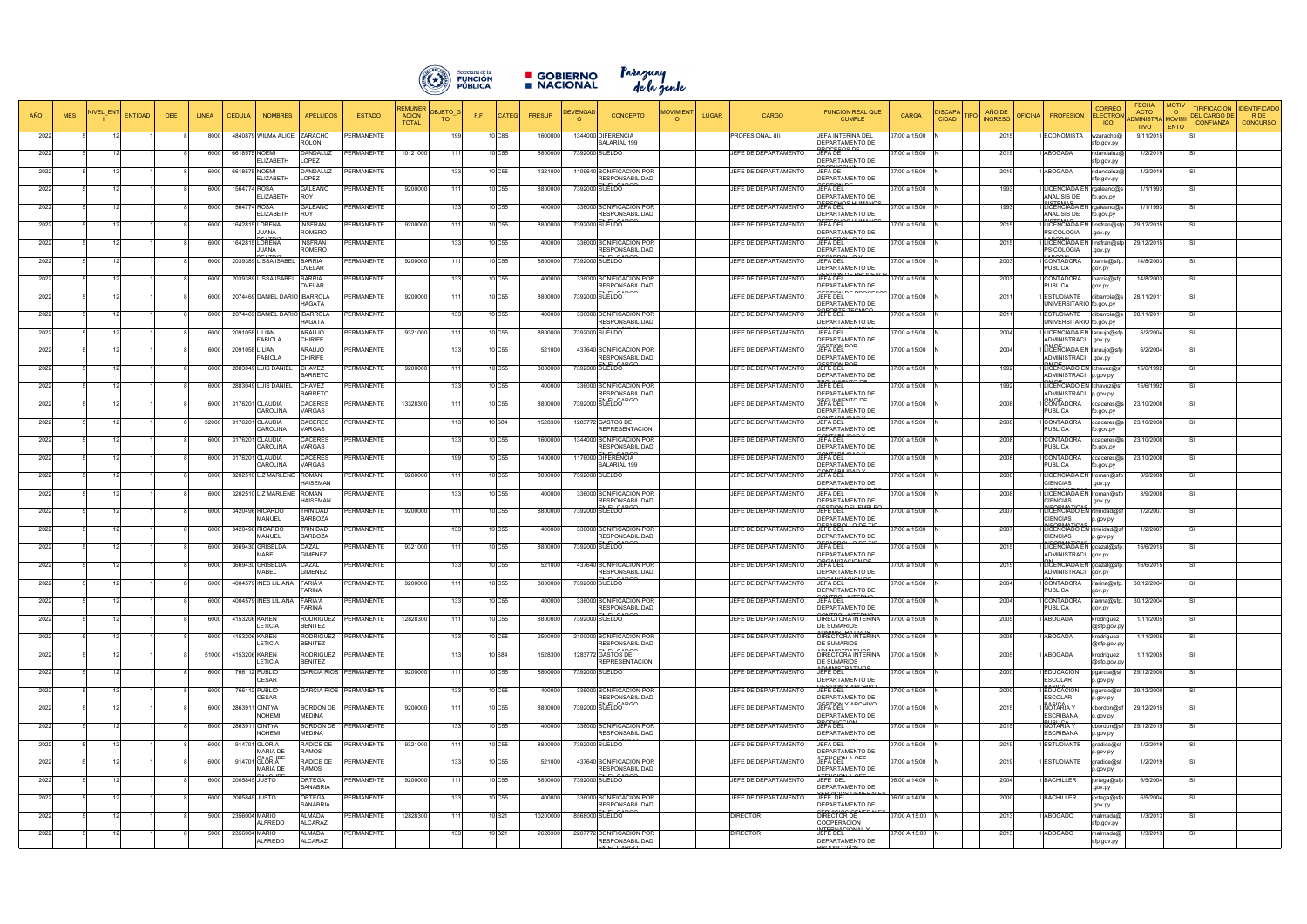

**B** GOBIERNO Paraguay<br>B NACIONAL de la gente

| AÑO          | <b>MES</b> | IIVEL EN | <b>ENTIDAD</b><br><b>OEE</b> | <b>CEDULA</b><br><b>LINEA</b> | <b>NOMBRES</b>                              | <b>APELLIDOS</b>                          | <b>ESTADO</b>                 | REMUNEI<br><b>ACION</b><br><b>TOTAL</b> | <b>DBJETO</b><br>F.F.<br>TO | CATEC              | <b>PRESUP</b>      | DEVENGAD | <b>CONCEPTO</b>                                      | <b>JOVIMIENT</b><br>$\Omega$ | <b>UGAR</b> | CARGO                           | <b>FUNCION REAL QUE</b><br><b>CUMPLE</b>                             | CARGA                          | <b>ISCAP/</b><br><b>CIDAD</b> | AÑO DE<br><b>INGRESO</b> | <b>PEICINA</b><br><b>PROFESION</b>                     | <b>CORREC</b><br><b>ELECTRO</b><br><b>ICO</b> | <b>FECHA</b><br><b>ACTO</b><br><b>IDMINISTRA MOVIM</b><br><b>TIVO</b> | <b>TIPIFICACION</b><br>$\Omega$<br><b>DEL CARGO D</b><br><b>CONFIANZA</b><br>ENTC | <b>DENTIFICADO</b><br>R DE<br><b>CONCURSO</b> |
|--------------|------------|----------|------------------------------|-------------------------------|---------------------------------------------|-------------------------------------------|-------------------------------|-----------------------------------------|-----------------------------|--------------------|--------------------|----------|------------------------------------------------------|------------------------------|-------------|---------------------------------|----------------------------------------------------------------------|--------------------------------|-------------------------------|--------------------------|--------------------------------------------------------|-----------------------------------------------|-----------------------------------------------------------------------|-----------------------------------------------------------------------------------|-----------------------------------------------|
| 2022         |            |          |                              | 6000                          | 3311081 CARLOS<br><b>DANIEL</b>             | GARCIA<br>ZAYAS                           | PERMANENTE                    | 9321000                                 | 11'                         | 10 C55             | 8800000            |          | 7392000 SUELDO                                       |                              |             | JEFE DE DEPARTAMENTO            | JEFE DEL<br>DEPARTAMENTO DE                                          | 7:00 a 15:00                   |                               | 2011                     | ABOGADO                                                | cgarcia@s<br>.gov.py                          | 11/1/2011                                                             |                                                                                   |                                               |
| 2022         |            |          |                              | 6000                          | 3311081 CARLOS<br>DANIEL                    | GARCIA<br>ZAYAS                           | PERMANENTE                    |                                         |                             | 10 C55             | 521000             |          | 437640 BONIFICACION POR<br><b>RESPONSABILIDAD</b>    |                              |             | JEFE DE DEPARTAMENTO            | <b>OF DOIC</b><br>JEFE DEL<br>DEPARTAMENTO DE                        | 7:00 a 15:00                   |                               | 2021                     | <b>ABOGADO</b>                                         | cgarcia@sf<br>.gov.py                         | 10/3/2021                                                             |                                                                                   |                                               |
| 2022         |            |          |                              | 6000                          | 1990380 RICHARD<br>ARNALDO                  | RUIZ                                      | PERMANENTE                    | 9200000                                 |                             | 10 C55             | 8800000            |          | 7392000 SUELDO                                       |                              |             | TECNICO (I)                     | JEFE DEL<br>DEPARTAMENTO DE                                          | 07:00 a 15:00                  |                               | 1997                     | <b>ESTUDIANTE</b><br>JNIVERSITARIO ov.py               | rruiz@sfp.g                                   | 11/4/1997                                                             |                                                                                   |                                               |
| 2022         |            |          |                              | 6000                          | 1990380 RICHARD<br>ARNALDO                  | RUIZ                                      | PERMANENTE                    |                                         |                             | 10 C55             | 40000              |          | 336000 BONIFICACION POR<br><b>RESPONSABILIDAD</b>    |                              |             | <b>FECNICO (I)</b>              | بمممونية<br>JEFE DEL<br>DEPARTAMENTO DE                              | 7:00 a 15:00                   |                               | 1997                     | ESTUDIANTE<br>UNIVERSITARIO ov.py                      | rruiz@sfp.g                                   | 11/4/1997                                                             |                                                                                   |                                               |
| 2022         |            |          |                              | 6000                          | 2207109 OSVALDO                             | PRADO<br><b>ESCURRA</b>                   | PERMANENTE                    | 9321000                                 |                             | 10 C55             | 8800000            |          | 7392000 SUELDO                                       |                              |             | PROFESIONAL (I)                 | JEFE DEL<br>DEPARTAMENTO DE                                          | 7:00 a 15:00                   |                               | 2011                     | ABOGADO                                                | efleitas@sfr<br>.gov.py                       | 16/6/2015                                                             |                                                                                   |                                               |
| 2022         |            |          |                              | 6000                          | 2207109 OSVALDO                             | <b>PRADO</b><br><b>ESCURRA</b>            | PERMANENTE                    |                                         |                             | 10 C55             | 521000             |          | 437640 BONIFICACION POR<br><b>RESPONSABILIDAD</b>    |                              |             | PROFESIONAL (II)                | JEFE DEL<br>DEPARTAMENTO DE                                          | 7:00 a 15:00                   |                               | 2011                     | ABOGADO                                                | efleitas@sfp<br>.gov.py                       | 16/6/2015                                                             |                                                                                   |                                               |
| 2022         |            |          |                              | 6000                          | 2493482 ESTEBAN<br><b>MONA5</b>             | LATERZA<br><b>RODRIGUEZ</b>               | PERMANENTE                    | 9200000                                 | 11'                         | 10 C <sub>55</sub> | 8800000            |          | 7392000 SUELDO                                       |                              |             | TECNICO (I)                     | JEFE DEL<br>DEPARTAMENTO DE                                          | 7:00 a 15:00                   |                               | 2005                     | <b>ABOGADO</b>                                         | elaterza@s<br>o.gov.py                        | 2/5/2005                                                              |                                                                                   |                                               |
| 2022         |            |          |                              | 6000                          | 2493482 ESTEBAN<br><b>AMON</b>              | LATERZA<br>RODRIGUEZ                      | PERMANENTE                    |                                         | 133                         | 10 C55             | 400000             |          | 336000 BONIFICACION POR<br><b>RESPONSABILIDAD</b>    |                              |             | TECNICO (I)                     | JEFE DEL<br>DEPARTAMENTO DE                                          | 7:00 a 15:00                   |                               | 2005                     | ABOGADO                                                | elaterza@st<br>p.gov.py                       | 2/5/2005                                                              |                                                                                   |                                               |
| 2022         |            |          |                              | 6000                          | 2921561 LORENA DEL<br><b>ILAR</b>           | SORIA<br><b>GIMENEZ</b>                   | PERMANENTE                    | 9200000                                 | 111                         | 10 C <sub>55</sub> | 8800000            |          | 7392000 SUELDO                                       |                              |             | JEFE DE DEPARTAMENTO            | JEFA DEL<br>DEPARTAMENTO DE<br>CTADIOTICAC                           | 17:00 a 15:00                  |                               | 2002                     | LICENCIADA EN Isoria@sfp.g<br>ADMINISTRACIÃ ov.py      |                                               | 1/7/2021                                                              |                                                                                   |                                               |
| 2022         |            |          |                              | 2921561<br>6000               | <b>LORENA DEL</b><br><b>ILAR</b>            | SORIA<br>GIMENEZ                          | PERMANENTE                    |                                         |                             | 10 C55             | 40000              |          | 336000 BONIFICACION POR<br>RESPONSABILIDAD           |                              |             | PROFESIONAL (II)                | JEFA DEL<br>DEPARTAMENTO DE                                          | 07:00 a 15:00                  |                               | 2021                     | LICENCIADA EN Isoria@sfp.g<br>ADMINISTRACI             | ov.py                                         | 1/7/2021                                                              |                                                                                   |                                               |
| 2022         |            |          |                              | 8000                          | 1236720 REINALDA<br><b>LIZABETH</b>         | √ERA DE<br><b>DUARTE</b>                  | <b>PERMANENTE</b>             | 9200000                                 |                             | 10 C8S             | 7200000            |          | 6048000 SUELDO                                       |                              |             | PROFESIONAL (I)                 | JEFA INTERINA DEL<br>DEPARTAMENTO DE<br>1010171010                   | 7:00 a 15:00                   |                               | 2010                     | LICENCIADA EN rvera@sfp.g<br>CIENCIAS DE               | ov.py                                         | 5/8/2010                                                              |                                                                                   |                                               |
| 2022         |            |          |                              | 8000                          | 1236720 REINALDA<br><b>LIZABETH</b>         | √ERA DE<br><b>DUARTE</b>                  | PERMANENTE                    |                                         |                             | 10 C8S             | 2000000            |          | 1680000 BONIFICACION POR<br><b>RESPONSABILIDAD</b>   |                              |             | JEFE DE DEPARTAMENTO            | JEFA INTERINA DEL<br>DEPARTAMENTO DE<br><b>ADACITAC</b>              | 07:00 a 15:00                  |                               | 2010                     | JEFA INTERINA rvera@sfp.g                              | ov.py                                         | 5/8/2010                                                              |                                                                                   |                                               |
| 2022         |            |          |                              | 1420615<br>8000               | CARMEN<br><b><i>KARINA</i></b>              | FLORENTIN<br>/ER                          | PERMANENTE                    | 7200000                                 |                             | 10 C8S             | 720000             |          | 6048000 SUELDO                                       |                              |             | AL MINISTE PROFESIONAL          | COMISIONADA                                                          | 7:00 a 15:00                   |                               | 1996                     | <b>ABOGADA</b>                                         | cflorentin@s<br>fp.gov.py                     | 3/7/1996 TT                                                           |                                                                                   |                                               |
| 2022         |            |          |                              | 7000                          | 4613849 ZULMA<br><b>BEATRIZ</b>             | DIAZ PAEZ                                 | <b>ERMANENTE</b>              | 9200000                                 |                             | 10 C8P             | 8000000            |          | 6720000 SUELDO                                       |                              |             | PROFESIONAL (I)                 | JEFA INTERINA DEL<br>DEPARTAMENTO DE                                 | 07:00 a 15:00                  |                               | 2015                     | <b>INGENIERA EN</b><br><b>INFORMATICA</b>              | zdiaz@sfp.g<br>ov.py                          | 16/6/2015                                                             |                                                                                   |                                               |
| 2022         |            |          |                              | 700                           | 4613849 ZULMA<br><b>BEATRIZ</b>             | )IAZ PAEZ                                 | <b>PERMANENTE</b>             |                                         |                             | 10 C8P             | 120000             |          | 1008000 BONIFICACION POR<br>RESPONSABILIDAD          |                              |             | JEFE DE DEPARTAMENTO            | <b>JEFA INTERINA DEL</b><br>DEPARTAMENTO DE                          | 7:00 a 15:00                   |                               | 2015                     | INGENIERA EN<br>INFORMATICA                            | zdiaz@sfp.g<br>ov.py                          | 16/6/2015                                                             |                                                                                   |                                               |
| 2022         |            |          |                              | 8000                          | 4390415 ANTONIA<br>/ANEZA                   | FLORES                                    | PERMANENTE                    | 9200000                                 | 111                         | 10 C8S             | 7200000            |          | 6048000 SUELDO                                       |                              |             | PROFESIONAL (I)                 | JEFA INTERINA DEL<br>DEPARTAMENTO DE<br><b>DEVENOIO</b>              | 07:00 a 15:00                  |                               | 2011                     | ABOGADA                                                | aflores@sfp<br>.gov.py                        | 1/6/2011                                                              |                                                                                   |                                               |
| 2022         |            |          |                              | 8000                          | 4390415 ANTONIA<br>'ANEZA                   | FLORES                                    | <b>PERMANENTE</b>             |                                         | 133                         | 10 C8S             | 400000             |          | 336000 BONIFICACION POR<br><b>ESPONSABILIDAD</b>     |                              |             | PROFESIONAL (II)                | <b>JEFA INTERINA</b><br>DEPARTAMENTO DE                              | 07:00 a 15:00                  |                               | 2011                     | <b>ABOGADA</b>                                         | aflores@sfp<br>.gov.py                        | 1/6/2011                                                              |                                                                                   |                                               |
| 2022         |            |          |                              | 8000                          | 4390415 ANTONIA<br>'ANEZA                   | FLORES                                    | PERMANENTE                    |                                         | 1 Q C                       | 10 C8S             | 1600000            |          | 1344000 DIFERENCIA<br>SALARIAL 199                   |                              |             | PROFESIONAL (II)                | JEFA INTERINA DEL<br>DEPARTAMENTO DE<br><b>DEVENOION</b>             | 17:00 a 15:00                  |                               | 2011                     | ABOGADA                                                | aflores@sfp<br>.gov.py                        | 1/6/2011                                                              |                                                                                   |                                               |
| 2022         |            |          |                              | 9000                          | 3205745 KAREN<br>ADRIANA                    | <b>BALBUENA</b><br>CASTILLO               | PERMANENTE                    | 6000000                                 | 111                         | 10 C8Z             | 6000000            |          | 4284000 SUELDO DECRETO<br>368 Y RESOLUCION           |                              |             | PROFESIONAL (I)                 | PROFESIONAL DEL<br>DEPARTAMENTO DE<br>0.0001                         | 06:30 a 14:30                  |                               | 2001                     | ABOGADA                                                | kbalbuena<br>@sfp.gov.p                       | 1/6/2001                                                              | NO.                                                                               |                                               |
| 2022         |            |          |                              | 9000                          | 3665000 PATRICIA<br>MARIA                   | GAUTO<br><b>VAZQUEZ</b>                   | PERMANENTE                    | 7621000                                 | $-11$                       | 10 C8Z             | 6000000            |          | 5040000 SUELDO                                       |                              |             | PROFESIONAL (I)                 | ABOGADO<br><b>DICTAMINANTE</b>                                       | 07:00 a 15:00                  |                               | 2014                     | ABOGADA Y<br>NOTARIA                                   | pgauto@sfp<br>.gov.py                         | 7/5/2014                                                              | <b>NO</b>                                                                         |                                               |
| 2022         |            |          |                              | 9000                          | 3665000 PATRICIA<br>MARIA                   | GAUTO<br><b>VAZQUEZ</b>                   | PERMANENTE                    |                                         |                             | 10 C8Z             | 1621000            |          | 1361640 BONIFICACION POR<br><b>RESPONSABILIDAD</b>   |                              |             | PROFESIONAL (I)                 | ABOGADO<br><b>DICTAMINANTE</b>                                       | 07:00 a 15:00                  |                               | 2014                     | <b>ABOGADA</b> Y<br>NOTARIA                            | pgauto@sfp<br>.gov.py                         | 7/5/2014                                                              | <b>NO</b>                                                                         |                                               |
| 2022         |            |          |                              | 8000                          | 3378772 ANALIA<br><b>MONSERRAT</b>          | VELAZQUEZ<br><b>ESPINOZA</b>              | PERMANENTE                    | 7200000                                 |                             | 10 C8S             | 7200000            |          | 6048000 SUELDO                                       |                              |             | PROFESIONAL (I)                 | PROFESIONAL DE LA<br>DIRECCION DE<br><b>ILIFOTICACION</b>            | 07:00 a 15:00                  |                               | 2015                     | ICENCIADA EN avelazquez<br>CIENCIAS<br><b>CODMATIC</b> | @sfp.gov.p                                    | 16/6/2015                                                             | <b>NO</b>                                                                         |                                               |
| 2022         |            |          |                              | 10000                         | 4029788 ROLANDO<br>AVIER                    | MEZA<br><b>BARRETO</b>                    | PERMANENTE                    | 4900000                                 |                             | 10 D <sub>54</sub> | 4900000            |          | 4116000 SUELDO                                       |                              |             | PROFESIONAL (II)                | DESARROLLADOR<br>JUNIOR                                              | 07:00 a 15:00                  |                               | 2018                     | <b>ANALISTA DE</b><br><b>SISTEMAS</b>                  | rmeza@sfp<br>gov.py                           | 22/10/2018                                                            | <b>NO</b>                                                                         |                                               |
| 2022         |            |          |                              | 4603671<br>9000               | <b>AURA</b><br><b>SISSELLE</b>              | CABA'AS<br>CASTILLO                       | PERMANENTE                    | 6000000                                 | 111                         | 10 C8Z             | 6000000            |          | 5040000 SUELDO                                       |                              |             | PROFESIONAL (I)                 | PROFESIONAL DEL<br>DEPARTAMENTO DE<br><b>ESTION BE BROCES</b>        | 07:00 a 15:00                  |                               | 2017                     | LICENCIADO EN Icabanas@s<br>ADMINISTRACI               | fp.gov.py                                     | 30/8/2017                                                             | <b>NO</b>                                                                         |                                               |
| 2022         |            |          |                              | 9000                          | 4344572 LUZ<br>MAGDALENA                    | MARTINEZ<br><b>RIOS</b>                   | PERMANENTE                    | 9200000                                 |                             | 10 C8Z             | 6000000            |          | 5040000 SUELDO                                       |                              |             | PROFESIONAL (I)                 | JEFA INTERINA DEL<br>DEPARTAMENTO DE                                 | 07:00 a 15:00                  |                               | 2014                     | ABOGADA                                                | lmartinez@s<br>p.gov.py                       | 7/5/2014                                                              |                                                                                   |                                               |
| 2022         |            |          | 121                          | 9000                          | 4344572 LUZ<br>MAGDALENA RIOS               | <b>MARTINEZ</b>                           | PERMANENTE                    |                                         | 1331<br>199                 | 10 C8Z             | 400000             |          | 336000 BONIFICACION POR<br><b>RESPONSABILIDAD</b>    |                              |             | PROFESIONAL (II)                | JEFA INTERINA DEL<br>DEPARTAMENTO DE                                 | 07:00 a 15:00                  |                               | 2014                     | 1 ABOGADA                                              | Imartinez@s<br>fp.gov.py                      | 7/5/2014                                                              | SI                                                                                |                                               |
| 2022         |            |          |                              | 9000<br>13000                 | 4344572 LUZ<br>MAGDALENA<br>1048898 ANTOLIN | MARTINEZ<br><b>RIOS</b><br><b>BENITEZ</b> | PERMANENTE<br>PERMANENTE      | 4800000                                 | -111                        | 10 C8Z<br>10 D8E   | 2800000<br>4800000 |          | 2352000 DIFERENCIA<br>SALARIAL 199<br>4032000 SUELDO |                              |             | PROFESIONAL (II)<br>TECNICO (I) | JEFA INTERINA DEL<br>DEPARTAMENTO DE<br>TECNICO DE LA DGDP           | 07:00 a 15:00<br>07:00 a 15:00 |                               | 2014<br>2004             | ABOGADA<br><b>BACHILLER</b>                            | Imartinez@s<br>fp.gov.py                      | 7/5/2014<br>6/5/2004                                                  | <b>NO</b>                                                                         |                                               |
| 2022         |            |          |                              |                               | :STEBAN                                     | <b>OUINO</b>                              |                               |                                         | -111                        |                    |                    |          |                                                      |                              |             |                                 |                                                                      |                                |                               |                          |                                                        | gestiondepe<br>rsonas@sfp                     |                                                                       |                                                                                   |                                               |
| 2022<br>2022 |            |          |                              | 13000<br>13000                | 3512820 JOSE EMILIO<br>504706 GLADYS        | NUÃ'EZ<br>GONZALEZ<br><b>ROCHE</b>        | PERMANENTE<br>PERMANENTE      | 4800000<br>4800000                      |                             | 10 D8E<br>10 D8E   | 4800000<br>4800000 |          | 4032000 SUELDO<br>4032000 SUELDO                     |                              |             | TECNICO (I)<br>(I) FECNICO      | ECNICO DE LA<br>DIRECCION DE<br>TECNICA DE LA                        | 7:00 a 15:00<br>7:00 a 13:00   |                               | 2016<br>2002             | ESTUDIANTE<br>JNIVERSITARIO gov.py<br><b>BACHILLER</b> | jnunez@sfp<br>gtroche@sf                      | 31/5/2016<br>18/6/2002                                                | <b>NO</b><br>NO.                                                                  |                                               |
| 2022         |            |          |                              | 9000                          | <b>SUSANA</b><br>3950979 JAVIER             | VERA<br>ACOSTA                            | PERMANENTE                    | 9321000                                 | 11'                         | 10 C8Z             | 6000000            |          | 5040000 SUELDO                                       |                              |             | <b>PROFESIONAL (I)</b>          | SECRETARIA GENERAL<br>JEFE INTERINO DEL                              | 7:00 a 15:00                   |                               | 2020                     | ABOGADO                                                | p.gov.py                                      | 6/2/2020                                                              |                                                                                   |                                               |
| 2022         |            |          |                              | 9000                          | RODRIGO<br>3950979 JAVIER                   | CAÑETE<br><b>ACOSTA</b>                   | <b>PERMANENTE</b>             |                                         |                             | 10 C8Z             | 521000             |          | 437640 BONIFICACION POR                              |                              |             | JEFE DE DEPARTAMENTO            | DEPARTAMENTO DE<br><b>ICTAMENES</b><br>JEFE INTERINO DEL             | 07:00 a 15:00                  |                               | 2020                     | ABOGADO                                                | jcanete@sfp<br>.gov.py<br>jacosta@sf          | 6/2/2020                                                              |                                                                                   |                                               |
| 2022         |            |          |                              | 9000                          | RODRIGO<br>3950979 JAVIER                   | CAÑETE<br><b>ACOSTA</b>                   | PERMANENTE                    |                                         | 1 <sub>Q</sub>              | 10 C8Z             | 2800000            |          | <b>RESPONSABILIDAD</b><br>2352000 DIFERENCIA         |                              |             | JEFE DE DEPARTAMENTO            | DEPARTAMENTO DE<br>JEFE INTERINO DEL                                 | 7:00 a 15:00                   |                               | 2020                     | ABOGADO                                                | .gov.py<br>jacosta@sfp                        | 6/2/2020                                                              |                                                                                   |                                               |
| 2022         |            |          |                              | 10000                         | RODRIGO<br>3989240 EDUARDO                  | CAÑETE<br>MACIEL                          | PERMANENTE                    | 4900000                                 | 111                         | 10 D <sub>54</sub> | 4900000            |          | SALARIAL 199<br>4116000 SUELDO                       |                              |             | PROFESIONAL (II)                | DEPARTAMENTO DE<br><b>ICTAMENEO</b><br>PROFESIONAL DE LA             | 07:00 a 15:00                  |                               | 2018                     | ANALISTA DE                                            | .gov.py<br>emaciel@sf                         | 22/10/2018                                                            | <b>NO</b>                                                                         |                                               |
| 2022         |            |          |                              | 15000                         | <b>VICOLAS</b><br>2496881 JUAN              | GONZALEZ<br><b>BERNAL</b>                 | PERMANENTE                    | 3800000                                 | 111                         | 10 E3F             | 3800000            |          | 2688000 SUELDO DECRETO                               |                              |             | TECNICO (II)                    | DIRECCION DE<br><b>ASISTENTE</b>                                     | 07:30 a 15:30                  |                               | 2005                     | <b>ISTEMAS</b><br><b>BACHILLER</b>                     | p.gov.py<br>jbernal@sfp                       | 8/8/2005                                                              | <b>NO</b>                                                                         |                                               |
| 2022         |            | -12      |                              | 13000                         | EDUARDO<br>3648307 DERLIS                   | RODRIGUEZ<br>VARGAS                       | PERMANENTE                    | 4800000                                 | 111                         | 10 D8E             | 4800000            |          | 368 Y RESOLUCION<br>4032000 SUELDO                   |                              |             | <b>FECNICO (I)</b>              | ADMINISTRATIVO DE LA<br><b>DECCLÃ<sup>IN</sup>LOEI</b><br>TECNICO EN | 7:00 a 15:00                   |                               | 2018                     | <b>ESTUDIANTE</b>                                      | .gov.py<br>dvargas@st                         | 22/10/2018                                                            | <b>NO</b>                                                                         |                                               |
| 2022         |            |          |                              | 13000                         | MOISES<br>3656501 FABIANA                   | MENDEZ<br>ROJAS                           | PERMANENTE                    | 4800000                                 |                             | 10 D8E             | 4800000            |          | 4032000 SUELDO                                       |                              |             | (I) FECNICO                     | DISEà f fÃ,  O GRAFICO<br><b>TECNICA DE</b>                          | 7:00 a 15:00                   |                               | 2018                     | JNIVERSITARIO p.gov.py<br><b>BACHILLER</b>             | frojas@gsfp                                   | 15/10/2018                                                            | <b>NO</b>                                                                         |                                               |
| 2022         |            |          |                              | 13000                         | <b>MARIA JOSE</b><br>4312092 RUBEN          | <b>BENITEZ</b>                            | <b>ACUĀ'A MEZA PERMANENTE</b> | 4800000                                 | $-11'$                      | 10 D8E             | 4800000            |          | 4032000 SUELDO                                       |                              |             | (I) FECNICO                     | SECRETARIA GENERAL<br>ECNICO EN AUDITORIA 07:00 a 15:00              |                                |                               | 2018                     | BACHILLER                                              | .gov.py<br>racuna@sfp                         | 22/10/2018                                                            | <b>NO</b>                                                                         |                                               |
| 2022         |            |          |                              | 6000                          | EDUARDO<br>3207769 DIEGO FABIAN IBARRA      |                                           | PERMANENTE                    | 9321000                                 |                             | 10 C55             | 8800000            |          | 2603177 SUELDO                                       |                              |             | JEFE DE DEPARTAMENTO            | JEFE DEL                                                             | 07:00 a 15:00                  |                               | 2012                     | <b>ESTUDIANTE</b>                                      | .gpv.py<br>dibarra@sfp                        | 10/4/2012                                                             |                                                                                   |                                               |
| 2022         |            |          |                              | 6000                          | 3207769 DIEGO FABIAN IBARRA                 | CACERES                                   | PERMANENTE                    |                                         |                             | 10 C55             | 521000             |          | 437640 BONIFICACION POR                              |                              |             | JEFE DE DEPARTAMENTO            | DEPARTAMENTO<br>$CTI\bar{A}$ is a line<br>JEFE DEL                   | 7:00 a 15:00                   |                               | 2012                     | ESTUDIANTE                                             | .gov.py<br>dibarra@sfp                        | 10/4/2012                                                             |                                                                                   |                                               |
|              |            |          |                              |                               |                                             | CACERES                                   |                               |                                         |                             |                    |                    |          | <b>RESPONSABILIDAD</b><br>$N1$ $\sim$ $\sim$ $\sim$  |                              |             |                                 | DEPARTAMENTO<br><b>COTIÃEN DE</b>                                    |                                |                               |                          |                                                        | .gov.py                                       |                                                                       |                                                                                   |                                               |